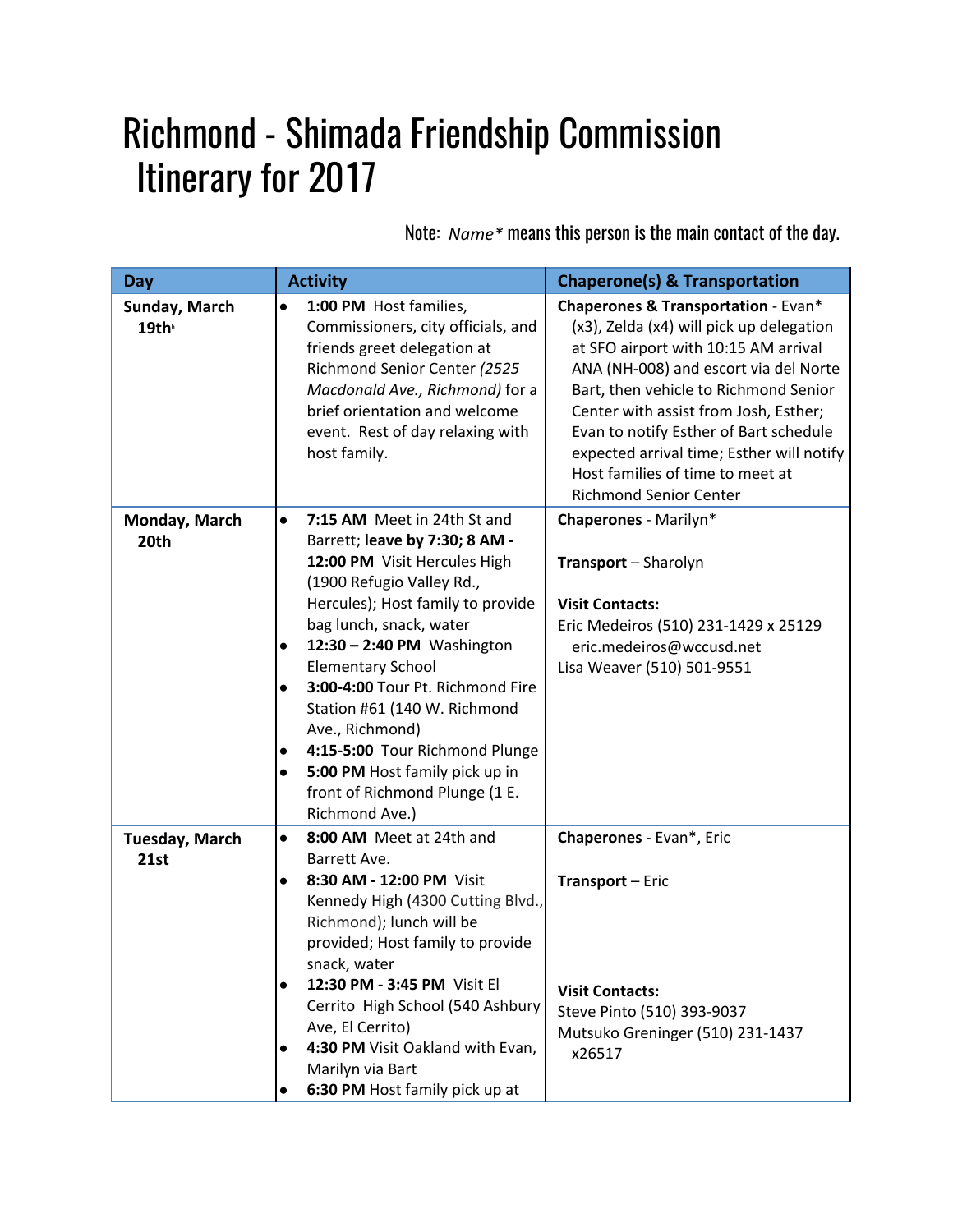|                                         | del Norte Bart                                |                                                    |
|-----------------------------------------|-----------------------------------------------|----------------------------------------------------|
| Wed., March 22nd                        | 8:00 AM Meet at 24th and<br>$\bullet$         | <b>Chaperones &amp; Transportation - Marilyn*,</b> |
|                                         | Barrett Ave.                                  | Evan, Ui                                           |
|                                         | 8:30 AM - 4:00 PM San Francisco<br>$\bullet$  |                                                    |
|                                         | Tour including Disney Tour in                 |                                                    |
|                                         | Presidio (1:30 PM-3:00 PM);                   |                                                    |
|                                         | lunch provided; Host family to                |                                                    |
|                                         | provide snack and water                       |                                                    |
|                                         | 5:00 PM Host family pick up at<br>$\bullet$   |                                                    |
|                                         | <b>Richmond Target (Starbucks)</b>            |                                                    |
| Thursday, March                         | 8:00 AM Meet at 24th and<br>$\bullet$         | Chaperones - Trina*, Eric                          |
| 23rd                                    | Barrett Ave.                                  |                                                    |
|                                         | 8:30 AM -12:30 PM Visit<br>$\bullet$          | Transport - Eric                                   |
|                                         | Leadership High (880 Bissell Ave.,            |                                                    |
|                                         | Richmond); Host family to                     | <b>Visit Contacts:</b>                             |
|                                         | provide snack and water                       |                                                    |
|                                         | $1:00 - 4:00$ PM Bowling and<br>$\bullet$     | Maddie Orenstein (612) 414-8406                    |
|                                         | pizza with Esther at Albany Bowl              | (510) 235-4522 x 447                               |
|                                         | 5:00 PM Host Families pick up at<br>$\bullet$ | Esther Takeuchi (510) 913-0548                     |
|                                         | El Cerrito Plaza Barnes and Noble             |                                                    |
|                                         |                                               |                                                    |
| Friday, March 24th                      | 8:00 AM Meet at 24th and<br>$\bullet$         | Chaperones - Pearl Hunter* (AM); Evan*             |
|                                         | Barrett Ave.                                  | (PM)                                               |
|                                         | 8:30 AM - 12:15 PM Visit de<br>$\bullet$      |                                                    |
|                                         | Anza High (5000 Valley View Rd.,              | Transport - Sharolyn                               |
|                                         | El Sobrante); Host family to                  |                                                    |
|                                         | provide snack and water; lunch                |                                                    |
|                                         | provided by Shimada Club                      | <b>Visit Contact:</b>                              |
|                                         | 1:00 - 3:00 Richmond Art Center               | Ms. Wengler (510) 231-1440 x 27090                 |
|                                         | (2540 Barrett Ave., Richmond)                 | Jan Wurm (510) 620-6772                            |
|                                         | 3:15-4:00 PM Meet Mayor Tom                   |                                                    |
|                                         | Butt (450 Civic Center Plaza)                 |                                                    |
|                                         | 4:00 PM Host families pick up at              |                                                    |
|                                         | 450 Civic Center Plaza (middle                |                                                    |
|                                         | building)                                     |                                                    |
|                                         | 6:00 PM Host families to<br>0                 |                                                    |
|                                         | accompany delegates to Sayonara               |                                                    |
|                                         | Party at the Richmond Senior                  |                                                    |
|                                         | Center for Potluck dinner                     |                                                    |
| Saturday, March 25th<br>& Sunday, March | <b>Time with Host</b>                         |                                                    |
| 26 <sup>th</sup>                        | <b>Families</b>                               |                                                    |
| Monday, March 27th .                    | 8:00 AM Drop off, bid farewell at             | Chaperones - Marilyn*                              |
|                                         | del Norte Bart; drop off luggage              |                                                    |
|                                         | @ Kensington Park Hotel; explore              |                                                    |
|                                         | SF                                            |                                                    |

Richmond - Shimada Friendship Commission Contact List